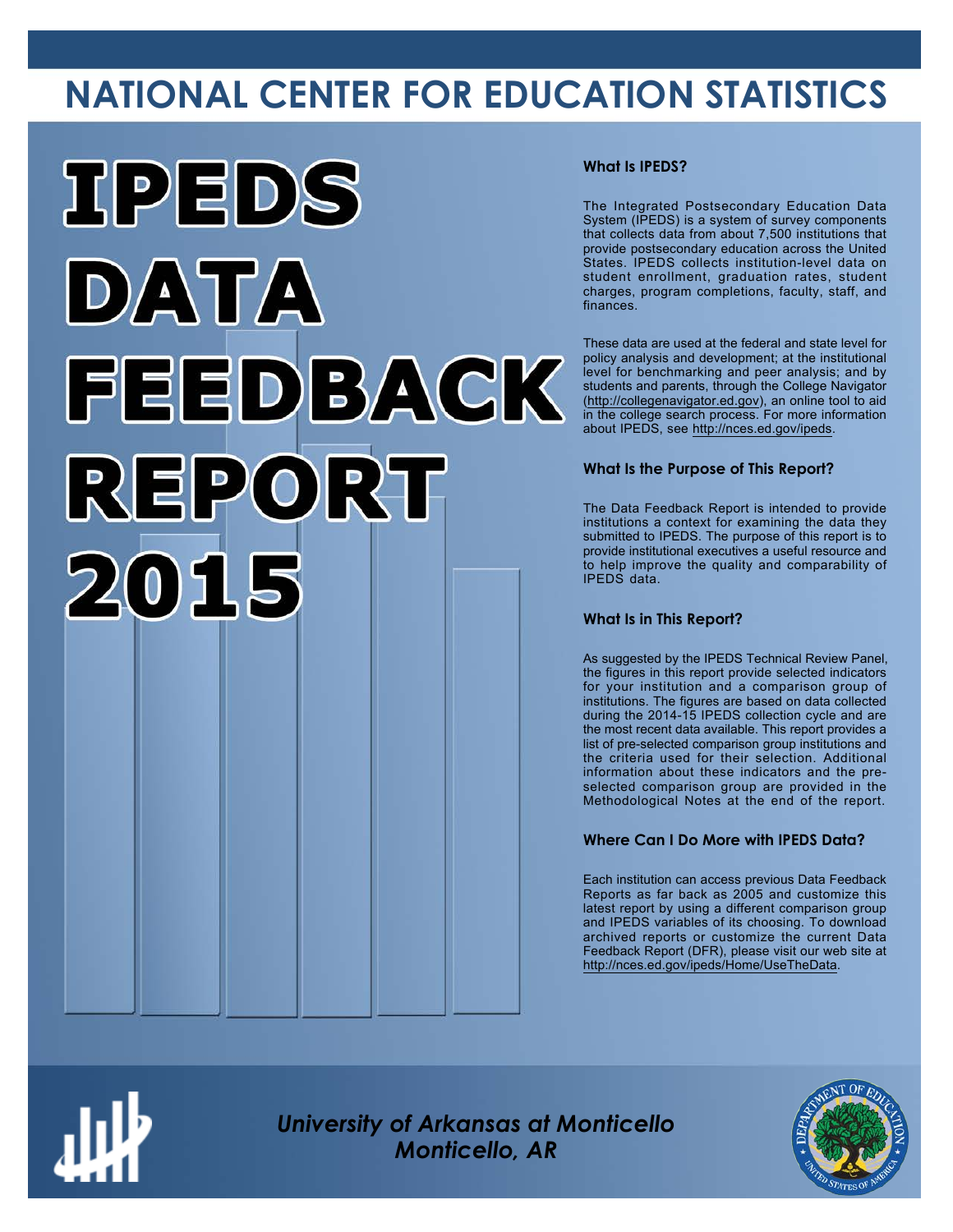# **COMPARISON GROUP**

Comparison group data are included to provide a context for interpreting your institution's statistics. If your institution did not define a custom comparison group for this report by July 17, NCES selected a comparison group for you. (In this case, the characteristics used to define the comparison group appears below.) The Customize Data Feedback Report functionality on the IPEDS Data Center [\(http://nces.ed.gov/ipeds/datacenter/\)](http://nces.ed.gov/ipeds/datacenter/) can be used to reproduce the figures in this report using different peer groups.

The custom comparison group chosen by University of Arkansas at Monticello includes the following 14 institutions:

- Black Hills State University (Spearfish, SD)
- Bluefield State College (Bluefield, WV)
- Cameron University (Lawton, OK)
- Concord University (Athens, WV)
- Glenville State College (Glenville, WV)
- Henderson State University (Arkadelphia, AR)
- Kentucky State University (Frankfort, KY)
- Northwestern Oklahoma State University (Alva, OK)
- Savannah State University (Savannah, GA)
- Southeastern Oklahoma State University (Durant, OK) Southern Arkansas University Main Campus (Magnolia, AR)
- The University of Montana-Western (Dillon, MT)
- University of Arkansas at Pine Bluff (Pine Bluff, AR)
- West Virginia State University (Institute, WV)

# **The figures in this report have been organized and ordered into the following topic areas:**

1) Admissions (only for non-open-admissions schools),

- 2) Student Enrollment,
- 3) Awards,
- 4) Charges and Net Price,
- 5) Student Financial Aid,
- 6) Military Benefits\*,
- 7) Retention and Graduation Rates, 8) Finance,
- 9) Staff, and
- 10) Libraries\*.

\*These figures only appear in customized Data Feedback Reports (DFR), which are available through Use the Data portal on the IPEDS website.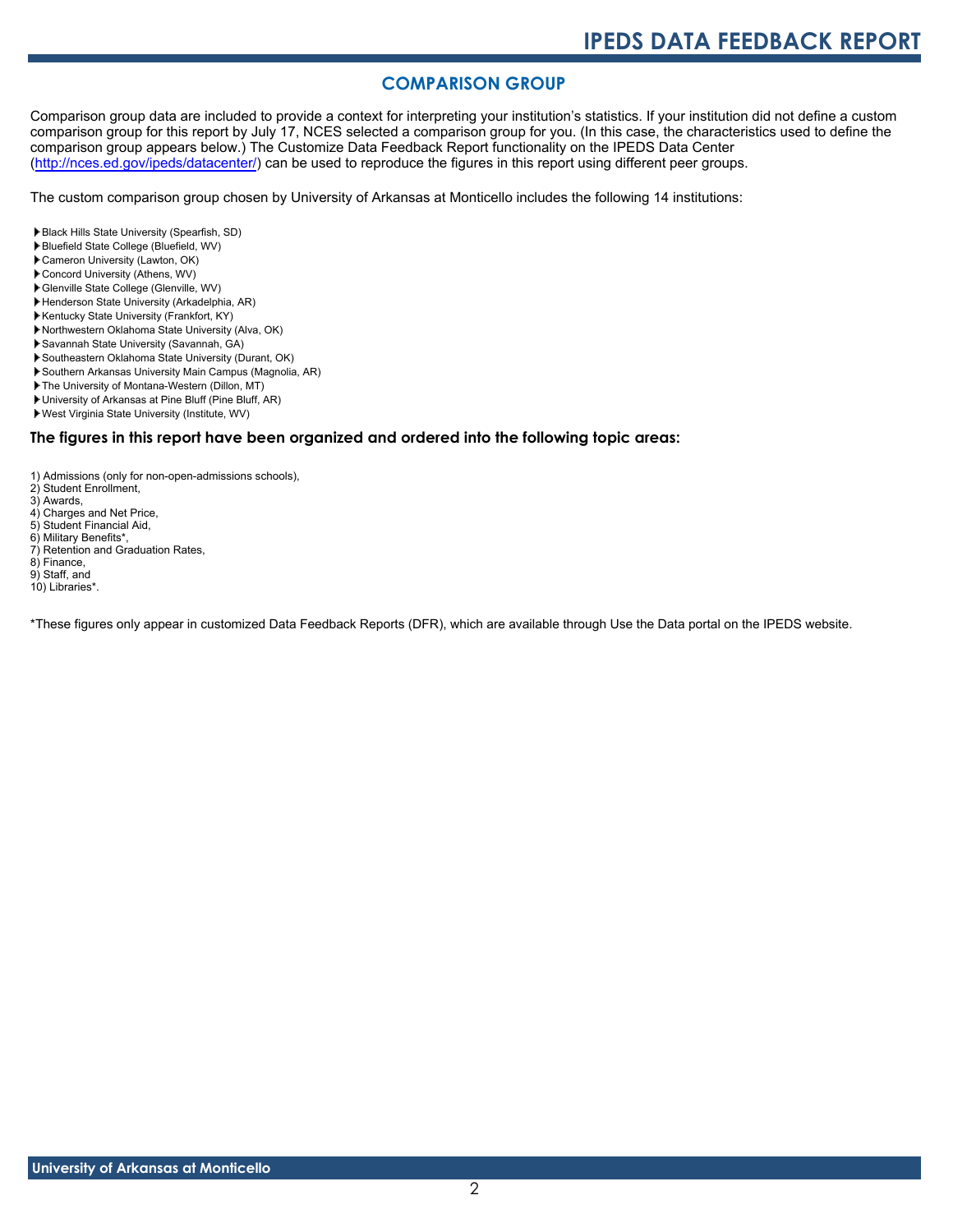



NOTE: For more information about disaggregation of data by race and ethnicity, see the Methodological Notes. Median values for the comparison group will not add to 100%. See "Use of Median Values for Comparison Group" for how median values are determined. N is the number of institutions in the comparison group. SOURCE: U.S. Department of Education, National Center for Education Statistics, Integrated Postsecondary Education Data System (IPEDS): Spring 2014, Fall Enrollment component.

# **Figure 2. Unduplicated 12-month headcount of all students and of undergraduate students (2013-14), total FTE enrollment (2013-14), and full- and part-time fall enrollment (Fall 2014)**



NOTE: For details on calculating full-time equivalent (FTE) enrollment, see Calculating FTE in the Methodological Notes. Total headcount, FTE, and full- and part-time fall enrollment include both undergraduate and postbaccalaureate students, when applicable. N is the number of institutions in the comparison group.

SOURCE: U.S. Department of Education, National Center for Education Statistics, Integrated Postsecondary Education Data System (IPEDS): Fall 2014, 12-month Enrollment component and Spring 2015, Fall Enrollment component.

# **Figure 3. Number of degrees awarded, by level: 2013-14**



NOTE: For additional information about postbaccalaureate degree levels, see the Methodology Notes. N is the number of institutions in the comparison group. SOURCE: U.S. Department of Education, National Center for Education Statistics, Integrated Postsecondary Education Data System (IPEDS): Fall 2014, Completions component.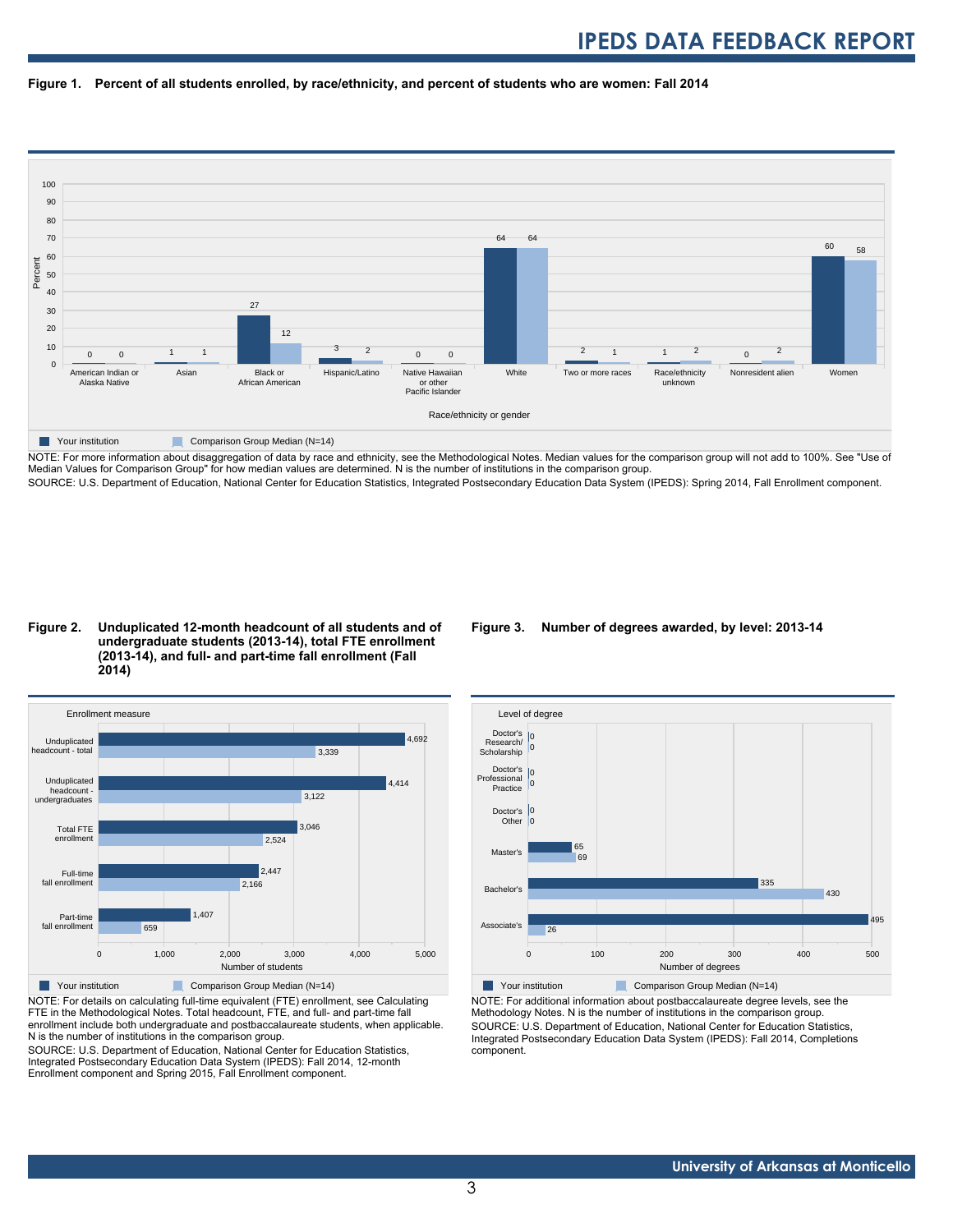**Figure 4. Academic year tuition and required fees for full-time, first-time degree/certificate-seeking undergraduates: 2011-12 to 2014-15**



NOTE: The tuition and required fees shown here are the lowest reported from the categories of in-district, in-state, and out-of-state. N is the number of institutions in the comparison group.

SOURCE: U.S. Department of Education, National Center for Education Statistics, Integrated Postsecondary Education Data System (IPEDS): Fall 2014, Institutional Characteristics component.





NOTE: Average net price is for full-time, first-time degree/certificate-seeking undergraduate students and is generated by subtracting the average amount of federal, state/local government, and institutional grant and scholarship aid from the total cost of attendance. Total cost of attendance is the sum of published tuition and required fees, books and supplies, and the average room and board and other expenses. For details, see the Methodological Notes. N is the number of institutions in the comparison group. SOURCE: U.S. Department of Education, National Center for Education Statistics, Integrated Postsecondary Education Data System (IPEDS): Fall 2014, Institutional Characteristics component; Winter 2014-15, Student Financial Aid component.

**Figure 6. Percent of full-time, first-time degree/certificate-seeking undergraduate students who received grant or scholarship aid from the federal government, state/local government, or the institution, or loans, by type of aid: 2013-14**



NOTE: Any grant aid above includes grant or scholarship aid from the federal government, state/local government, or the institution. Federal grants includes Pell grants and other federal grants. Any loans includes federal loans and other loans to students. For details on how students are counted for financial aid reporting, see Cohort Determination in the Methodological Notes. N is the number of institutions in the comparison group. SOURCE: U.S. Department of Education, National Center for Education Statistics, Integrated Postsecondary Education Data System (IPEDS): Winter 2014-15, Student Financial Aid component.

#### **Figure 7. Average amounts of grant or scholarship aid from the federal government, state/local government, or the institution, or loans received for full-time, first-time degree/certificate-seeking undergraduate students, by type of aid: 2013-14**



NOTE: Any grant aid above includes grant or scholarship aid from the federal government,

state/local government, or the institution. Federal grants includes Pell grants and other federal grants. Any loans includes federal loans and other loans to students. Average amounts of aid were calculated by dividing the total aid awarded by the total number of recipients in each institution. N is the number of institutions in the comparison group. SOURCE: U.S. Department of Education, National Center for Education Statistics, Integrated Postsecondary Education Data System (IPEDS): Winter 2014-15, Student Financial Aid component.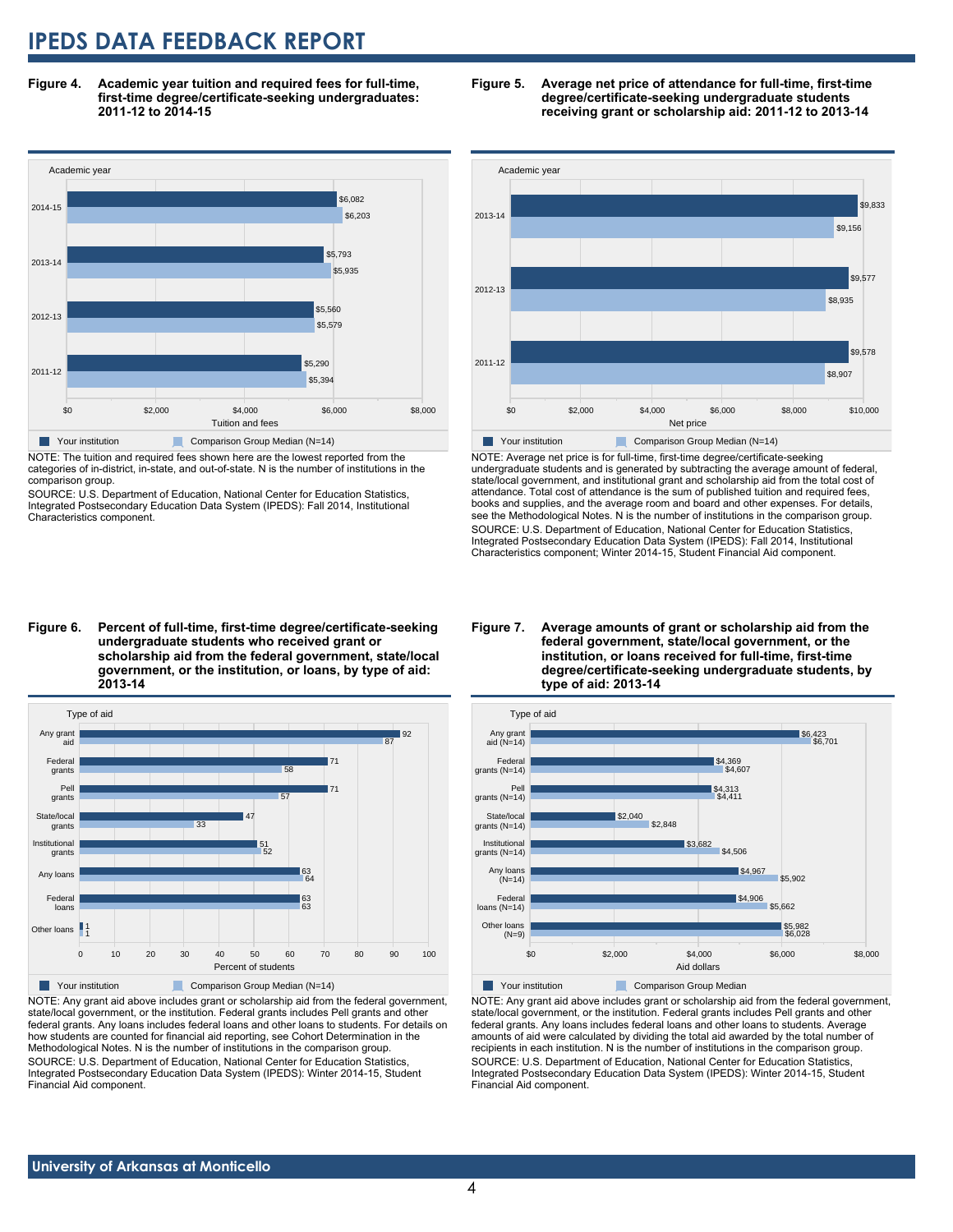**Figure 8. Percent of all undergraduates receiving aid, by type of aid: 2013-14**

**Figure 9. Average amount of aid received by all undergraduates, by type of aid: 2013-14**



NOTE: Any grant aid above includes grant or scholarship aid from the federal government, state/local government, the institution, or other sources. Federal loans includes only federal loans to students. N is the number of institutions in the comparison group. SOURCE: U.S. Department of Education, National Center for Education Statistics, Integrated Postsecondary Education Data System (IPEDS): Winter 2014-15, Student Financial Aid component.



NOTE: Any grant aid above includes grant or scholarship aid from the federal government, state/local government, the institution, or other sources. Federal loans includes federal loans to students. Average amounts of aid were calculated by dividing the total aid awarded by the total number of recipients in each institution. N is the number of institutions in the comparison group.

SOURCE: U.S. Department of Education, National Center for Education Statistics, Integrated Postsecondary Education Data System (IPEDS): Winter 2014-15, Student Financial Aid component.

### **Figure 10. Graduation rate and transfer-out rate (2008 cohort); graduation rate cohort as a percent of total entering students and retention rates of first-time students (Fall 2014)**



NOTE: Graduation rate cohort includes all full-time, first-time degree/certificate-seeking undergraduate students. Graduation and transfer-out rates are the Student Right-to-Know rates. Only institutions with mission to prepare students to transfer are required to report transfer out. Retention rates are measured from the fall of first enrollment to the following fall. Four-year institutions report retention rates for students seeking a bachelor's degree. For more details, see the Methodological Notes. N is the number of institutions in the comparison group.

SOURCE: U.S. Department of Education, National Center for Education Statistics, Integrated Postsecondary Education Data System (IPEDS): Winter 2014-15, Graduation Rates component and Spring 2014, Fall Enrollment component.

#### **Figure 11. Bachelor's degree graduation rates of full-time, first-time degree/certificate-seeking undergraduates within 4 years, 6 years, and 8 years: 2006 cohort**



NOTE: The 6-year graduation rate is the Student Right-to-Know (SRK) rate; the 4- and 8 year rates are calculated using the same methodology. For details, see the Methodological Notes. N is the number of institutions in the comparison group. SOURCE: U.S. Department of Education, National Center for Education Statistics, Integrated Postsecondary Education Data System (IPEDS): Winter 2014-15, 200% Graduation Rates component.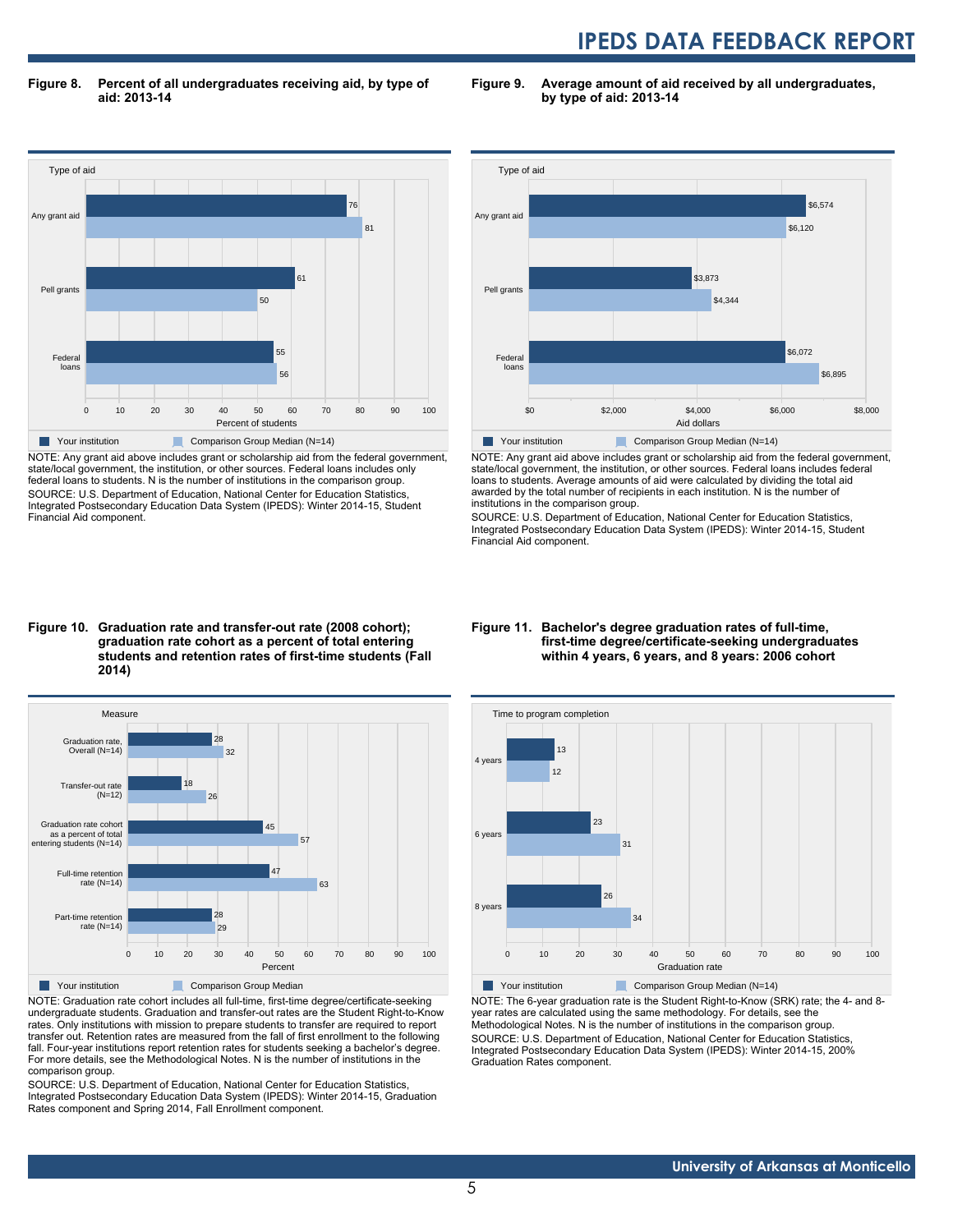**Figure 12. Graduation rates of full-time, first-time degree/certificate-seeking undergraduates within 150% of normal time to program completion, by race/ethnicity: 2008 cohort**



**Table Your institution Comparison Group Median** 

NOTE: For more information about disaggregation of data by race and ethnicity, see the Methodological Notes. The graduation rates are the Student Right-to-Know (SRK) rates. Median values for the comparison group will not add to 100%. N is the number of institutions in the comparison group. Medians are not reported for comparison groups with less than three values.

SOURCE: U.S. Department of Education, National Center for Education Statistics, Integrated Postsecondary Education Data System (IPEDS): Winter 2014-15, Graduation Rates component.

### **Figure 13. Percent distribution of core revenues, by source: Fiscal year 2014**



NOTE: The comparison group median is based on those members of the comparison group that report finance data using the same accounting standards as the comparison institution. For a detailed definition of core revenues, see the Methodological Notes. N is the number of institutions in the comparison group.

SOURCE: U.S. Department of Education, National Center for Education Statistics, Integrated Postsecondary Education Data System (IPEDS): Spring 2014, Finance component.

### **Figure 14. Core expenses per FTE enrollment, by function: Fiscal year 2014**



NOTE: Expenses per full-time equivalent (FTE) enrollment, particularly instruction, may be inflated because finance data includes all core expenses while FTE reflects credit activity only. For details on calculating FTE enrollment and a detailed definition of core expenses, see the Methodological Notes. N is the number of institutions in the comparison group. SOURCE: U.S. Department of Education, National Center for Education Statistics, Integrated Postsecondary Education Data System (IPEDS): Fall 2014, 12-month Enrollment component and Spring 2015, Finance component.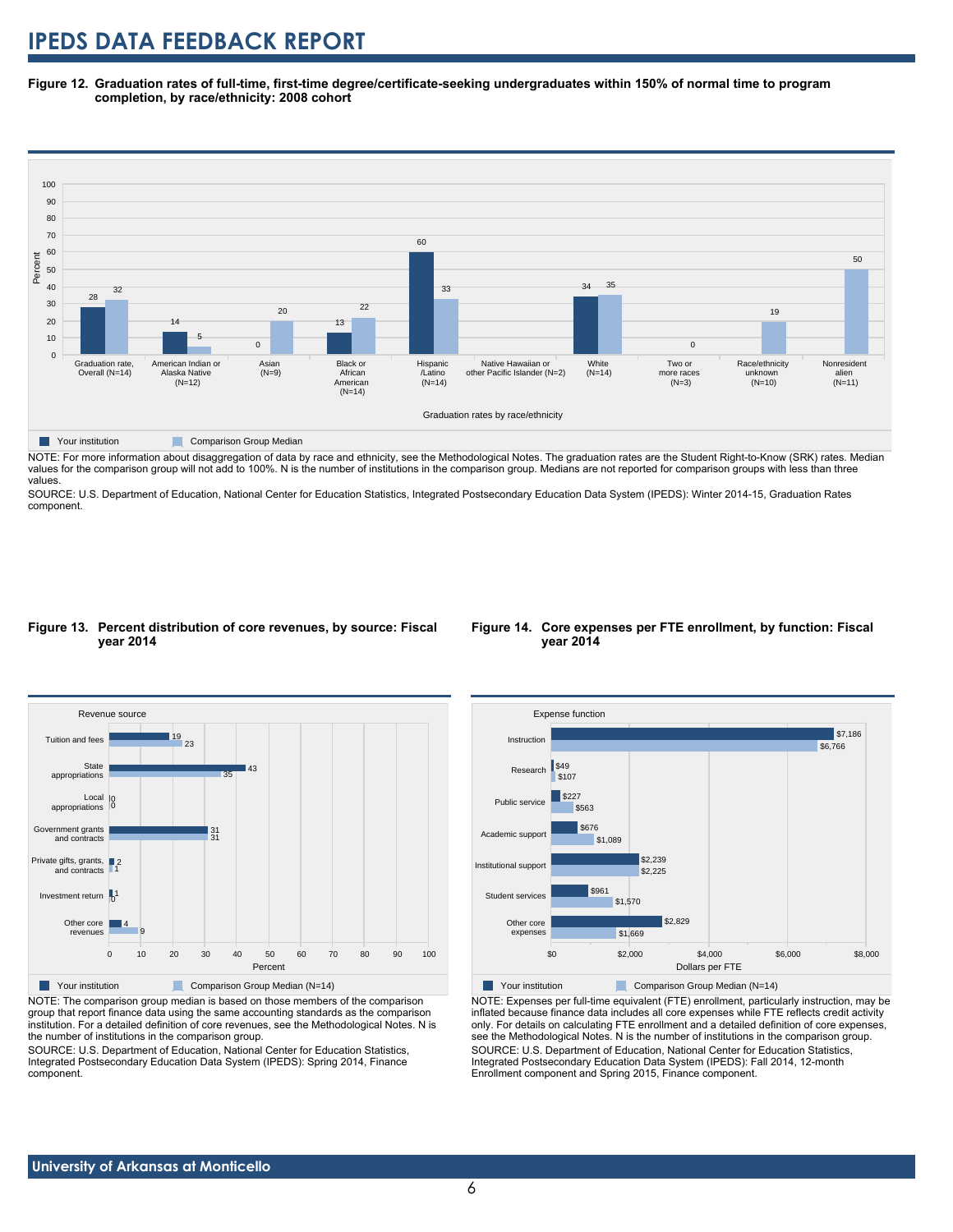**Figure 15. Full-time equivalent staff, by occupational category: Fall 2014**

**Figure 16. Average salaries of full-time instructional non-medical staff equated to 9-month contracts, by academic rank: Academic year 2014-15**



NOTE: Graduate assistants are not included. For calculation details, see the Methodological Notes. N is the number of institutions in the comparison group. SOURCE: U.S. Department of Education, National Center for Education Statistics, Integrated Postsecondary Education Data System (IPEDS): Spring 2014, Human Resources component.



NOTE: Average salaries of full-time instructional non-medical staff equated to 9-month contracts was calculated by multiplying the average monthly salary by 9. The average monthly salary was calculated by dividing the total salary outlays by the total number of months covered by staff on 9, 10, 11 and 12-month contracts.

SOURCE: U.S. Department of Education, National Center for Education Statistics, Integrated Postsecondary Education Data System (IPEDS): Spring 2014, Human Resources component.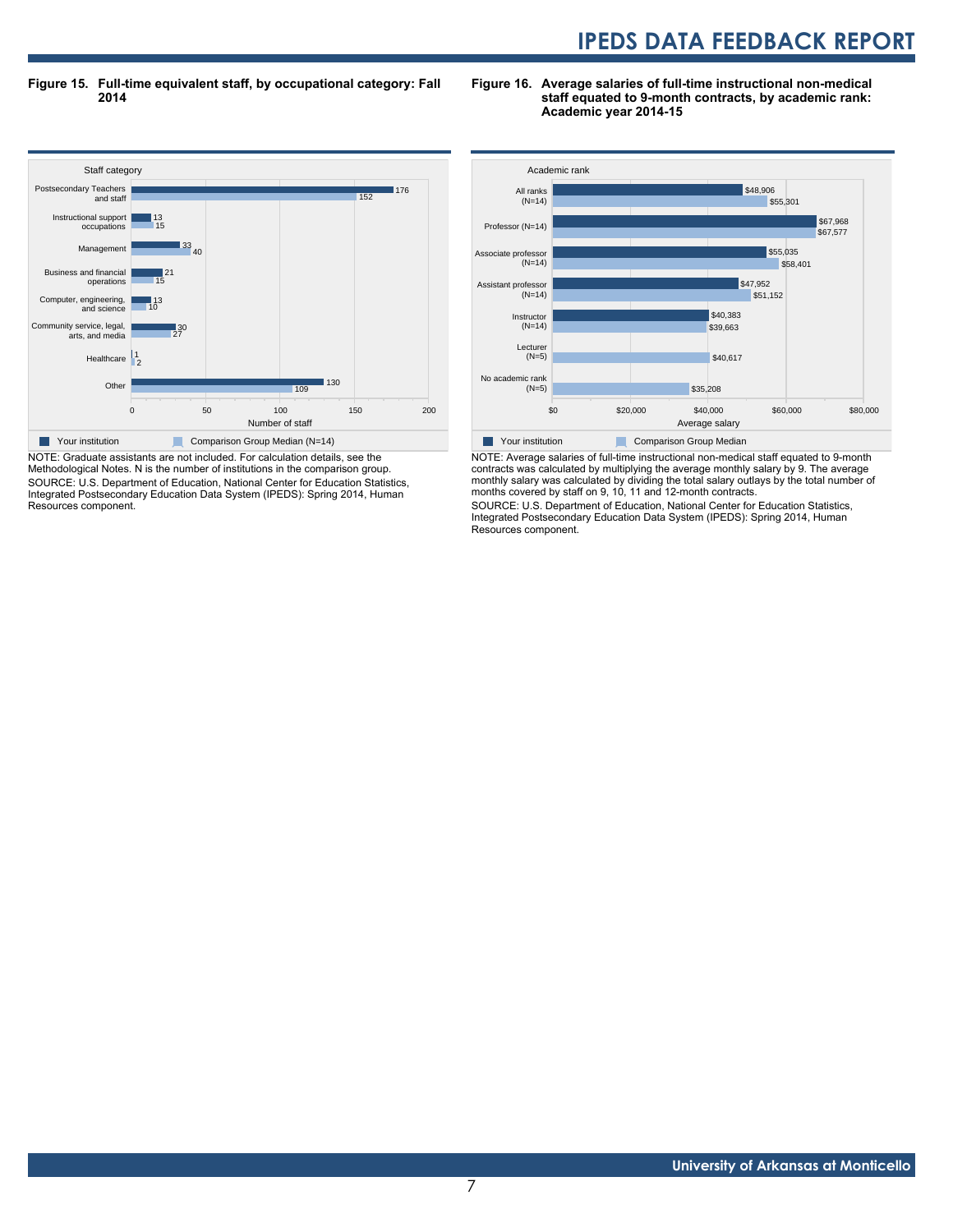# **METHODOLOGICAL NOTES**

# **Overview**

This report is based on data supplied by institutions to IPEDS during the 2014-15 data collection year. Response rates exceeded 99% for most surveys. Detailed response tables are included in IPEDS First Look reports, which can be found at [http://nces.ed.gov/pubsearch/getpubcats.asp?sid=010.](http://nces.ed.gov/pubsearch/getpubcats.asp?sid=010)

# **Use of Median Values for Comparison Group**

The value for the comparison institution is compared to the median value for the comparison group for each statistic included in the figure. If more than one statistic is presented in a figure, the median values are determined separately for each indicator or statistic. Medians are not reported for comparison groups with fewer than three values. Where percentage distributions are presented, median values may not add to 100%. To access all the data used to create the figures included in this report, go to 'Use the Data' portal on the IPEDS website ([http://nces.ed.gov/ipeds\)](http://nces.ed.gov/ipeds).

# **Missing Statistics**

If a statistic is not reported for your institution, the omission indicates that the statistic is not relevant to your institution and the data were not collected. Not all notes may be applicable to your report.

# **Use of Imputed Data**

All IPEDS data are subject to imputation for total (institutional) and partial (item) nonresponse. If necessary, imputed values were used to prepare your report.

# **Data Confidentiality**

IPEDS data are not collected under a pledge of confidentiality.

# **Disaggregation of Data by Race/Ethnicity**

When applicable, some statistics are disaggregated by race/ethnicity. Data disaggregated by race/ethnicity have been reported using the 1997 Office of Management and Budget categories. Detailed information about the race/ethnicity categories can be found at <http://nces.ed.gov/ipeds/reic/resource.asp>.

# **Cohort Determination for Reporting Student Financial Aid and Graduation Rates**

Student cohorts for reporting Student Financial Aid and Graduation Rates data are based on the reporting type of the institution. For institutions that report based on an academic year (those operating on standard academic terms), student counts and cohorts are based on fall term data. Student counts and cohorts for program reporters (those that do not operate on standard academic terms) are based on unduplicated counts of students enrolled during a full 12-month period.

# **Description of Statistics Used in the Figures**

# *Admissions and Test Score Data*

Admissions and test score data are presented only for institutions that do not have an open admission policy, and apply to first-time, degree/certificate-seeking undergraduate students only. Applicants include only those students who fulfilled all requirements for consideration for admission and who were notified of one of the following actions: admission, non-admission, placement on a wait list, or application withdrawn (by applicant or institution). Admitted applicants (admissions) include wait-listed students who were subsequently offered admission. Early decision, early action, and students who began studies during the summer prior to the fall reporting period are included. For customized Data Feedback Reports, test scores are presented only if they are required for admission.

#### *Average Institutional Net Price*

Average net price is calculated for full-time, first-time degree/certificateseeking undergraduates who were awarded grant or scholarship aid from the federal government, state/local government, or the institution anytime during the full aid year. For public institutions, this includes only students who paid the in-state or in-district tuition rate. Other sources of grant aid are excluded. Average net price is generated by subtracting the average amount of federal, state/local government, and institutional grant and scholarship aid from the total cost of attendance. Total cost of attendance is the sum of published tuition and required fees, books and supplies, and the average room and board and other expenses.

For the purpose of the IPEDS reporting, aid received refers to financial aid that was awarded to, and accepted by, a student. This amount may differ from the aid amount that is disbursed to a student.

#### *Core Revenues*

Core revenues for public institutions reporting under GASB standards include tuition and fees; state and local appropriations; government grants and contracts; private gifts, grants, and contracts; sales and services of educational activities; investment income; other operating and nonoperating sources; and other revenues and additions (federal and capital appropriations and grants and additions to permanent endowments). Core revenues for private, not-for-profit institutions (and a small number of public institutions) reporting under FASB standards include tuition and fees; government appropriations (federal, state, and local); government grants and contracts; private gifts, grants, and contracts (including contributions from affiliated entities); investment return; sales and services of educational activities; and other sources. Core revenues for private, forprofit institutions reporting under FASB standards include tuition and fees; government appropriations, grants, and contracts (federal, state, and local); private grants and contracts; investment income; sales and services of educational activities; and other sources. At degree-granting institutions, core revenues exclude revenues from auxiliary enterprises (e.g., bookstores, dormitories), hospitals, and independent operations. Nondegree-granting institutions do no report revenue from auxiliary enterprises in a separate category. These amounts may be included in the core revenues from other sources.

### *Core Expenses*

Core expenses include expenses for instruction, research, public service, academic support, institutional support, student services, scholarships and fellowships (net of discounts and allowances), and other expenses. Expenses for operation and maintenance of plant, depreciation, and interest are allocated to each of the other functions. Core expenses at degree-granting institutions exclude expenses for auxiliary enterprises (e.g., bookstores, dormitories), hospitals, and independent operations. Nondegree-granting institutions do not report expenses for auxiliary enterprises in a separate category. These amounts may be included in the core expenses as other expenses.